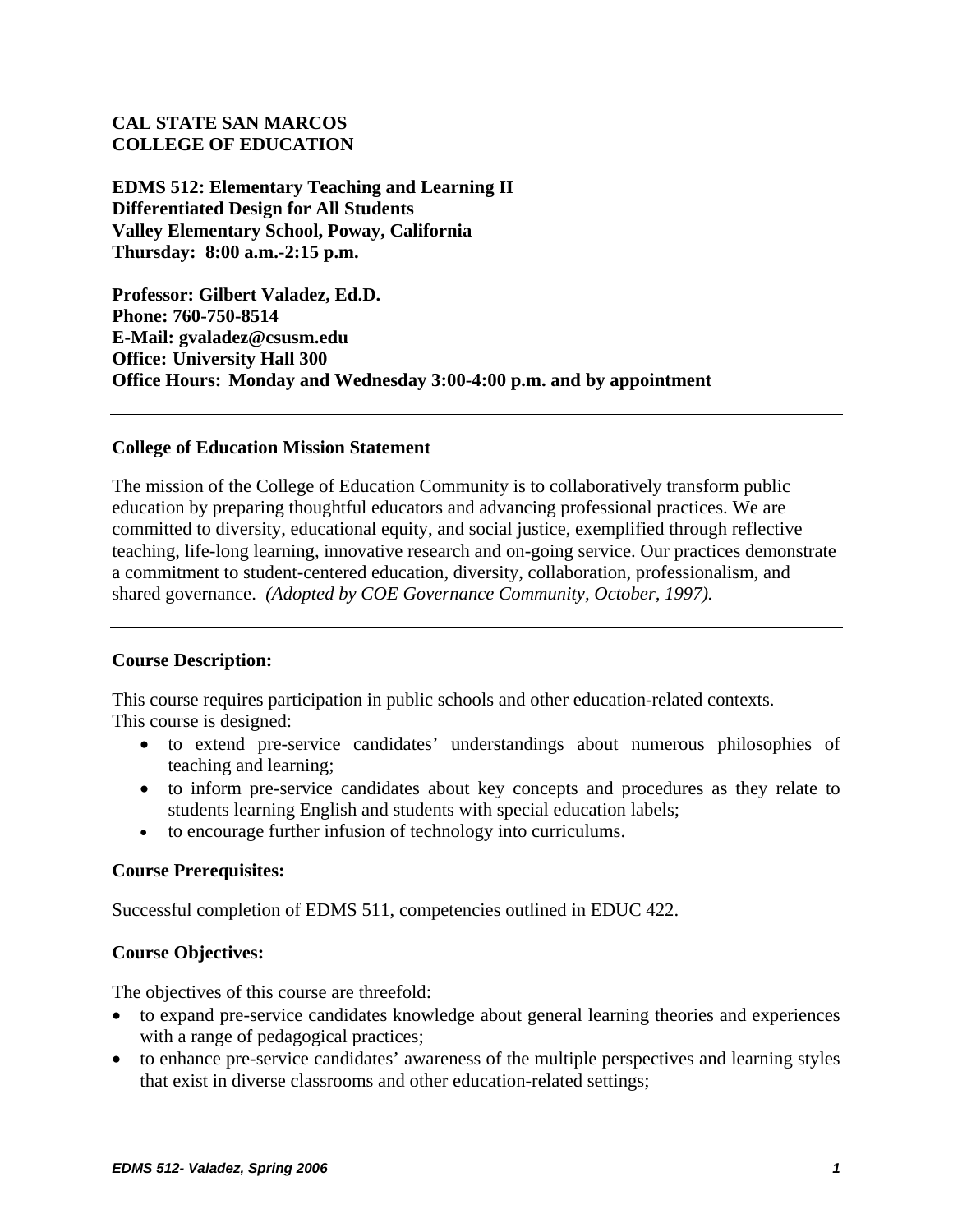• to provide a safe environment for pre-service candidates' discussion of, and experimentation with, a variety of techniques and methods of instruction.

# **Required Texts**

- Alexandria, VA: Association for Supervision and Curriculum Development. ISBN # 0-87120-342-1 (Available as an e-book online.)
- Choate, J. S. (2004) *Successful Inclusive Teaching (4rd ed.)* Needham, MA: Allyn & Bacon.
- Villa, R. and Thousand, J. (1995). *Creating an Inclusive School*. Alexandria, VA: Association for Supervision and Curriculum Development.
- Marion, Valadez, and Woo (2003). *Elementary Teaching and Learning.* Needham Heights, MA: Allyn and Bacon. (Compiled Reader=CR)
- TaskStream Electronic Portfolio, Must register and pay fee online prior to first class @ www.TaskStream.com (register for 1 year minimum).

# **Authorization to Teach English Learners**

This credential program has been specifically designed to prepare teachers for the diversity of languages often encountered in California public school classrooms. The authorization to teach English learners is met through the infusion of content and experiences within the credential program, as well as additional coursework. Students successfully completing this program receive a credential with authorization to teach English learners. *(Approved by CCTC in SB 2042 Program Standards, August 02)*

# **Accommodation for Disabilities**

Students must be approved for services by providing appropriate and recent documentation to the Office of Disable Student Services (DSS). This office is located in Craven Hall 5205, and can be contacted by phone at (760) 750-4905, or TTY (760) 750-4909. Students authorized by DSS to receive reasonable accommodations should meet with their instructor during office hours or, in order to ensure confidentiality, in a more private setting.

# **Teacher Performance Expectation (TPE) Competencies**

This course is designed to help teachers seeking the Multiple Subjects Credential to develop the skills, knowledge, and attitudes necessary to assist schools and districts in implementing effective programs for students. The successful candidate will be able to merge theory and practice in order to realize a comprehensive and extensive educational program for all students. The following TPE's are primarily addressed in this course:

TPE 6d – Engaging and supporting all learners (IEP) TPE 9 – Instructional Planning (Year long Plan) TPE  $14$  – Educational technology ( $\)$ 

These TPEs will be uploaded to TaskStream as part of the course requirements. The purpose of the portfolio is to assess how well you meet the TPEs. Although all the artifacts you place (more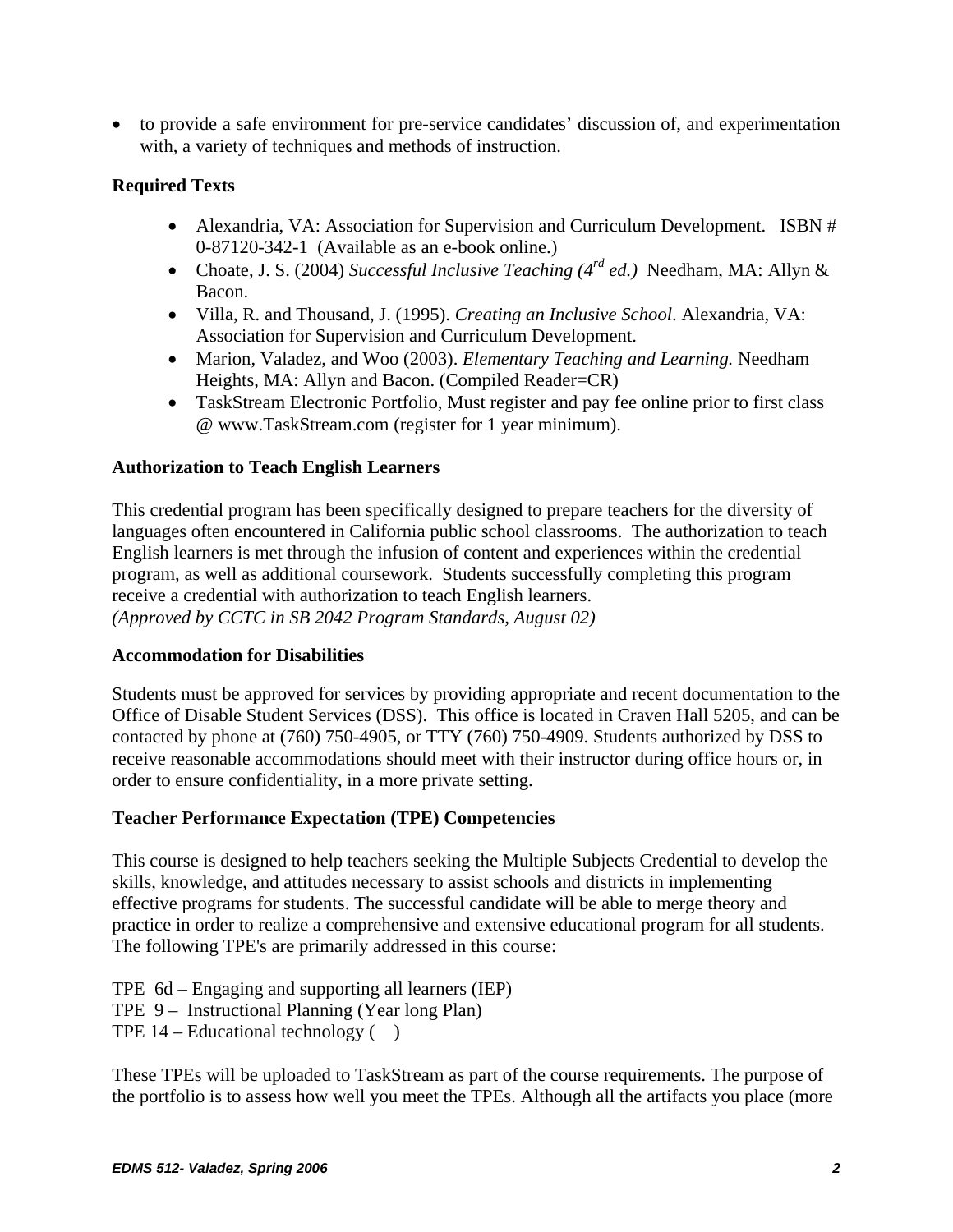than 1 per TPE) in your portfolio have been assessed/graded by your professors, it is not clear if you have a thorough understanding of the TPEs and can make the connection between the assignments completed in class with the teaching you have experienced and the TPEs. Your task to write a cogent reflective essay for each TPE on how the artifacts you have chosen provide evidence that shows you have demonstrated meeting each TPE. Each narrative must include a: a) description b) analysis and c) reflection.

#### **College of Education Attendance Policy**

Due to the dynamic and interactive nature of courses in the College of Education, all students are expected to attend all classes and participate actively. At a minimum, students must attend more than 80% of class time, or s/he may not receive a passing grade for the course at the discretion of the instructor. Individual instructors may adopt more stringent attendance requirements. Should the student have extenuating circumstances, s/he should contact the instructor as soon as possible. *(Adopted by the COE Governance Community, December, 1997).*

For this class, if you are absent one day, your highest possible grade is a B. If you are absent more than one day your highest possible grade is a C, which means you may not receive a passing grade for this course. Late arrivals and early departures will affect your final grade. Absences do not change assignment due dates.

| <b>Total</b>                            | 100 points |
|-----------------------------------------|------------|
| Attendance/Participation                | 15 points  |
| <b>ESL Family Science Night Project</b> | 20 points  |
| Disability matrix                       | 10 points  |
| <b>TaskStream Submissions</b>           | 10 points  |
| <b>Philosophy Statement</b>             | 10 points  |
| <b>IEP</b>                              | 15 points  |
| One Month Plan                          | 20 points  |

#### **Course Requirements/Assignments**

#### **Grading Scale**

| $A = 93 - 100$ | $B + = 86 - 89$ | $C_{\pm} = 77 - 79$ |           |                  |
|----------------|-----------------|---------------------|-----------|------------------|
| $A=90-92$      | $B = 83 - 86$   | $C = 73-76$         | $D=60-69$ | $F=59$ or lower. |
|                | $B = 80-82$     | $C = 70-72$         |           |                  |

*\*Please note assignments are due whether or not you are present in class that day. While this syllabus is carefully planned, it may be modified at any time in response to the needs and interests of the class.*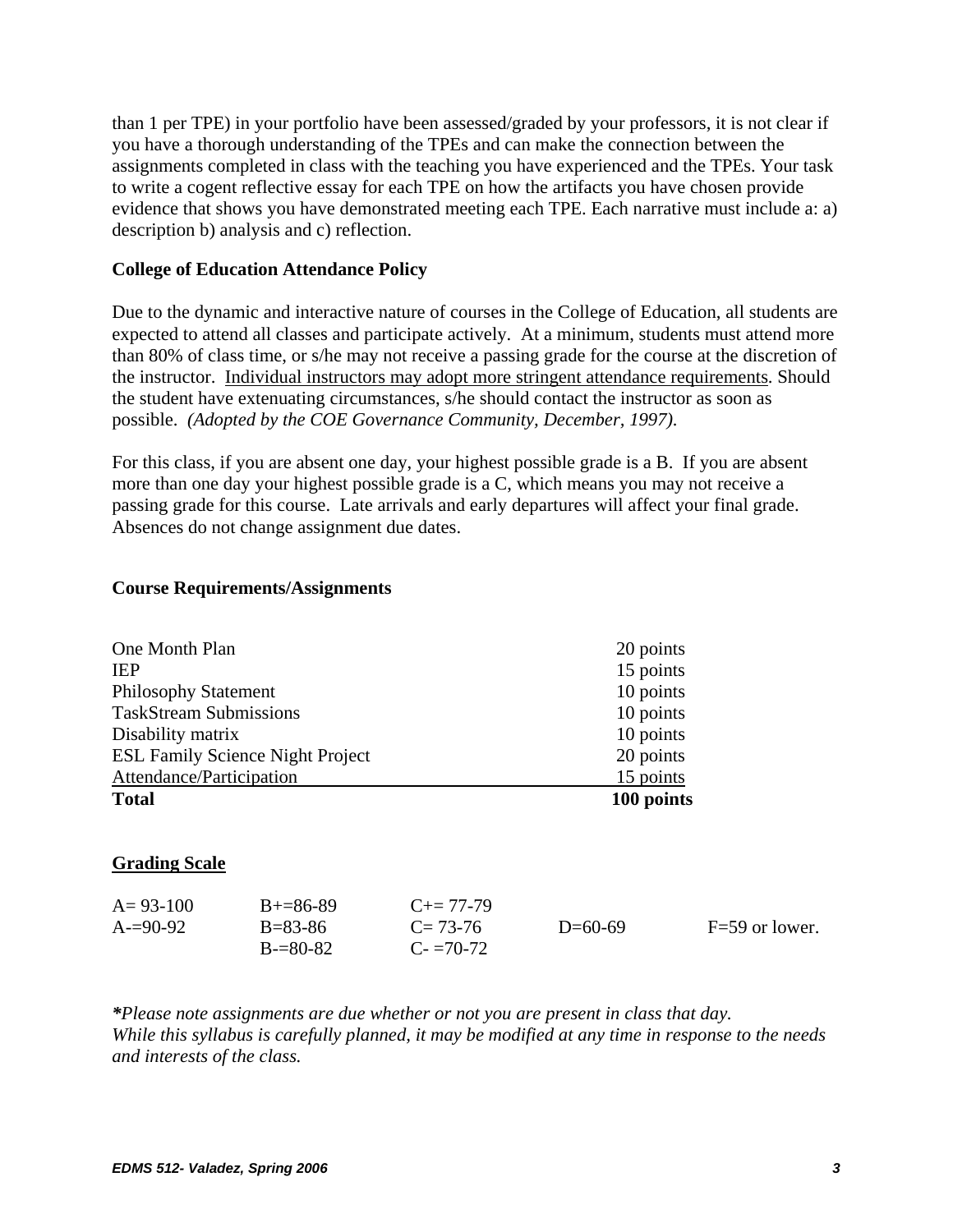# **Grading Standards**

All students will come prepared to class; readings and homework assignments are listed on the dates on which they are due.

All required work is expected to be on time. One grade level will be deducted for each class meeting for which it is late (e.g., an "A" assignment that is submitted one class session late will be marked down to a "B"). Unless prior instructor approval is secured, assignments will not be accepted three class sessions after which they are due. Exceptions will be handled on a case-bycase basis, as determined by the instructor.

It is expected that students will proofread and edit their assignments prior to submission. Students will ensure that the text is error-free (grammar, spelling), and ideas are logically and concisely presented. The assignment's grade will be negatively affected as a result of this oversight. Each written assignment will be graded approximately 80% on content and context (detail, logic, synthesis of information, depth of analysis, etc.), and 20% on mechanics (grammar, syntax, spelling, format, uniformity of citation, etc.). All citations, where appropriate, will use American Psychological Association (APA) format. Consult American Psychological Association (APA) Manual,  $5<sup>th</sup>$  edition for citation guidance.

Grading will also include a component of "professional demeanor." Students will conduct themselves in ways that are generally expected of those who are entering the education profession. This includes but is not limited to:

- On-time arrival to all class sessions;
- Advance preparation of readings and timely submission of assignments;
- Respectful participation in all settings (e.g., whole group, small group, in/outside of class);
- Carefully considered, culturally aware approaches to solution-finding.

In the event you will have to complete an Incomplete grade for a previous course be aware that you will not receive a grade higher than a B+.

# **CSUSM Academic Honesty Policy**

"Students will be expected to adhere to standards of academic honesty and integrity, as outlined in the Student Academic Honesty Policy. All written work and oral assignments must be original work. All ideas/materials that are borrowed from other sources must have appropriate references to the original sources. Any quoted material should give credit to the source and be punctuated with quotation marks.

Students are responsible for honest completion of their work including examinations. There will be no tolerance for infractions. If you believe there has been an infraction by someone in the class, please bring it to the instructor's attention. The instructor reserves the right to discipline any student for academic dishonesty in accordance with the general rules and regulations of the university. Disciplinary action may include the lowering of grades and/or the assignment of a failing grade for an exam, assignment, or the class as a whole."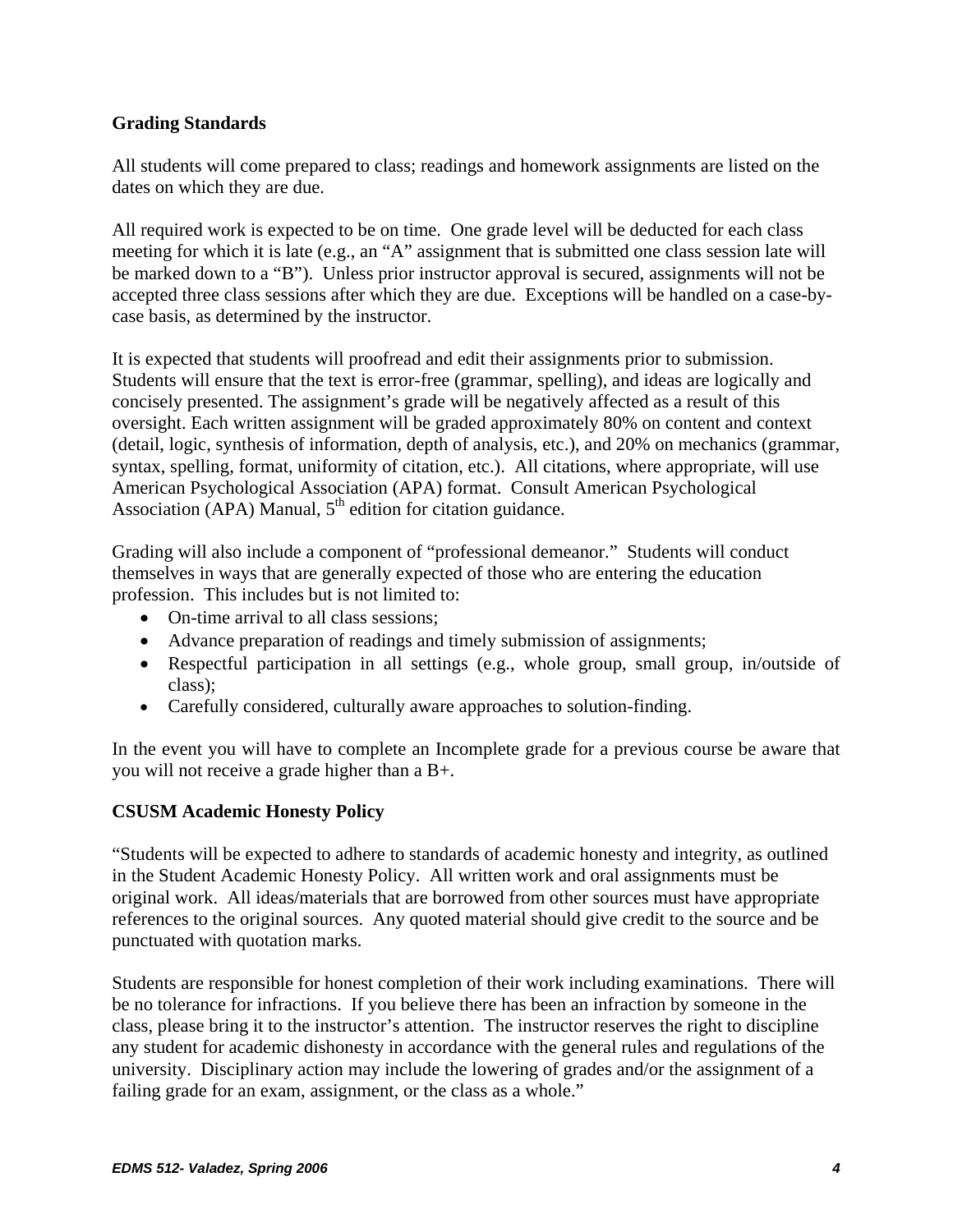# **Schedule/Course Outline**

| <b>Date</b> | <b>Topic</b>                            | <b>Assignment</b>                        |
|-------------|-----------------------------------------|------------------------------------------|
| Session 1   | <b>Introduction: Course Outline</b>     | In class process                         |
| 0119/06     | and Community Building Activity         |                                          |
| Session 2   | Philosophy Assignment- Delineation of   | In class process                         |
| 01/1906     | key elements                            |                                          |
| Session 3   | Disabilities Matrix- Introduction and   | In class process                         |
| 01/26/06    | Workshop                                |                                          |
| Session 4   | IEP- Introduction and Video analysis    | In class process                         |
| 0126/06     |                                         |                                          |
| Session 5   | One Month Plan-Bring school calendars   | In class process                         |
| 0202/06     | and support materials                   |                                          |
| Session 6   | One Month Plan                          | In class process. Due: Philosophy        |
| 02/02/06    |                                         | Letter (TaskStream entry)                |
| Session 7   | Family Science Night- Introduction and  | In class process                         |
| 02/09/06    | assignments                             |                                          |
| Session 8   | Family Science Night-Planning and       | In class process                         |
| 02/09/06    | Development                             |                                          |
| Session 9   | Synectics- Teaching to Creativity-      | In class process Due: Disabilities       |
| 02/16/06    | Lecture and group process               | Matrix project in hard copy form.        |
| Session 10  | Case study assignments- Jigsaw Learning | In class process                         |
| 02/16/06    |                                         |                                          |
| Session 11  | Best practices share-a-thon             | In class process                         |
| 02/23/06    |                                         |                                          |
| Session 12  | Workshop-Work on project for class      | In class process Due: IEP cheat sheet in |
| 02/23/06    |                                         | hard copy form.                          |
| Session 13  | Family Science Night- Valley            | In class process- We will meet in the    |
| 03/02/06    | Elementary School, Poway                | evening for the event                    |
| Session 14  | <b>Family Science Night</b>             | Have fun! Be happy!                      |
| 03/02/06    |                                         |                                          |
| Sessions 15 | <b>Mock Interviews</b>                  | In class process                         |
| 03/09/06    |                                         |                                          |
| Session 16  | <b>Closure Event</b>                    | Due: Family Science Night Reflection     |
| 03/09/06    |                                         | and Three Month Plan                     |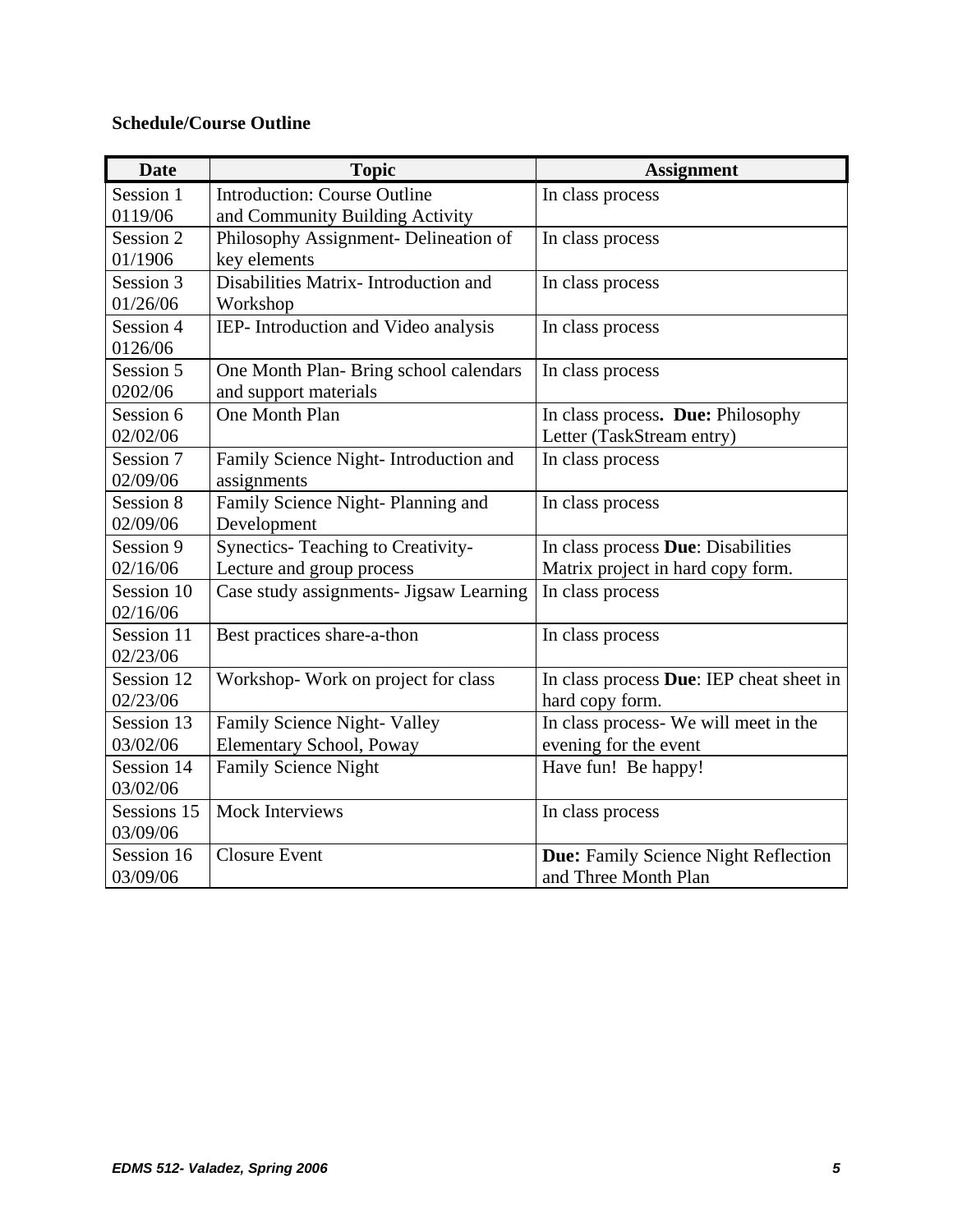| PART 1:<br><b>LANGUAGE STRUCTURE AND</b><br>FIRST- AND SECOND-LANGUAGE                                                                          | PART 2:<br><b>METHODOLOGY</b><br>OF BILINGUAL, ENGLISH                                                                         | PART 3:<br><b>CULTURE AND</b><br><b>CULTURAL DIVERSITY</b>                                          |
|-------------------------------------------------------------------------------------------------------------------------------------------------|--------------------------------------------------------------------------------------------------------------------------------|-----------------------------------------------------------------------------------------------------|
| <b>DEVELOPMENT</b>                                                                                                                              | LANGUAGE DEVELOPMENT,<br>AND CONTENT INSTRUCTION                                                                               |                                                                                                     |
| I. Language Structure and Use:<br><b>Universals and Differences</b><br>(including the structure of English)                                     | I. Theories and Methods of Bilingual<br><b>Education</b>                                                                       | <b>I. The Nature of Culture</b>                                                                     |
| A. The sound systems of language<br>(phonology)                                                                                                 | A. Foundations                                                                                                                 | A. Definitions of culture                                                                           |
| <b>B.</b> Word formation (morphology)                                                                                                           | <b>B.</b> Organizational models: What works<br>for whom?                                                                       | <b>B.</b> Perceptions of culture                                                                    |
| C. Syntax                                                                                                                                       | C. Instructional strategies                                                                                                    | C. Intra-group differences (e.g., ethnicity,<br>race, generations, and micro-cultures)              |
| <b>D.</b> Word meaning (semantics)                                                                                                              | II. Theories and Methods for<br><b>Instruction In and Through English</b>                                                      | D. Physical geography and its effects on<br>culture                                                 |
| E. Language in context                                                                                                                          | A. Teacher delivery for both English<br>language development and content<br>instruction                                        | E. Cultural congruence                                                                              |
| F. Written discourse                                                                                                                            | <b>B.</b> Approaches with a focus on English<br>language development                                                           | II. Manifestations of Culture: Learning<br><b>About Students</b>                                    |
| G. Oral discourse                                                                                                                               | C. Approaches with a focus on content<br>area instruction (specially designed<br>academic instruction delivered in<br>English) | A. What teachers should learn about their<br>students                                               |
| H. Nonverbal communication                                                                                                                      | <b>D.</b> Working with paraprofessionals                                                                                       | <b>B.</b> How teachers can learn about their<br>students                                            |
| I. Language Change                                                                                                                              |                                                                                                                                | C. How teachers can use what they learn<br>about their students (culturally<br>responsive pedagogy) |
| II. Theories and Factors in First- and<br><b>Second-Language Development</b>                                                                    | <b>III.</b> Language and Content Area<br><b>Assessment</b>                                                                     | <b>III. Cultural Contact</b>                                                                        |
| A. Historical and current theories and models<br>of language analysis that have<br>implications for second-language<br>development and pedagogy | A. Purpose                                                                                                                     | A. Concepts of cultural contact                                                                     |
| B. Psychological factors affecting first- and<br>second-language development                                                                    | <b>B.</b> Methods                                                                                                              | <b>B.</b> Stages of individual cultural contact                                                     |
| C. Socio-cultural factors affecting first- and<br>second-language development                                                                   | C. State mandates                                                                                                              | C. The dynamics of prejudice                                                                        |
| D. Pedagogical factors affecting first- and<br>second-language development                                                                      | D. Limitations of assessment                                                                                                   | <b>D.</b> Strategies for conflict resolution                                                        |
| E. Political factors affecting first- and<br>second-language development                                                                        | <b>E.</b> Technical concepts                                                                                                   | IV. Cultural Diversity in U.S. and CA.                                                              |
|                                                                                                                                                 |                                                                                                                                | A. Historical perspectives                                                                          |
|                                                                                                                                                 |                                                                                                                                | <b>B.</b> Demography                                                                                |
|                                                                                                                                                 |                                                                                                                                | C. Migration and immigration                                                                        |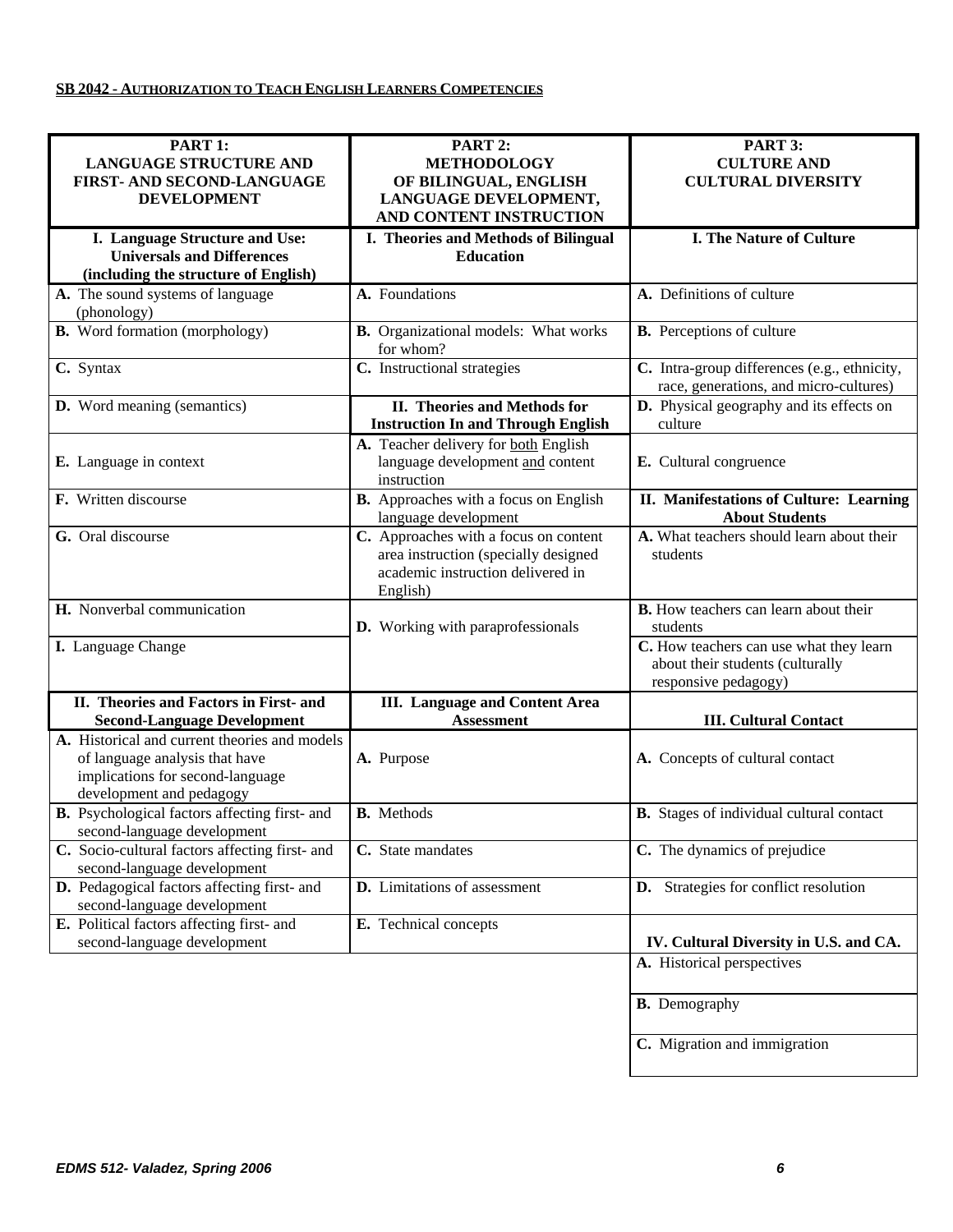# **Philosophy Statement/Letter Application 10 Points**

| Learner     | Refinement of a personal philosophy of teaching and creation of letter of |
|-------------|---------------------------------------------------------------------------|
| Objectives: | application                                                               |

Assessment: Word processed philosophy of teaching statement letter

| Resource(s):   | Title and necessary information:                                               |
|----------------|--------------------------------------------------------------------------------|
| Textbook/pages | Villa, R. A. & Thousand, J. S. (1995). Creating an inclusive school.           |
|                | Alexandria, VA: Association for Supervision and Curriculum Development.        |
|                | Chapters 1, 2, 3, $& 7$                                                        |
|                |                                                                                |
|                | Choate, J. (2000). Basic principles of inclusive instruction. In J.S. Choate   |
|                | (Ed.) Successful inclusive teaching: Proven ways to detect and correct special |
|                | needs $(3rd$ ed.) Boston: Allyn & Bacon.                                       |
|                | Chapters $1 & 16$                                                              |
|                |                                                                                |

Task Guidelines for Philosophy Statement/Letter of Application

# **Introduction & Conclusion 2 points** 2 points

Tell the reader what you will be addressing in this letter. Make sure you identify what educational philosophy, management approach, and instructional strategies frame your teaching practice.

- **Contextually describe the student populations you are prepared to teach (culture, language, gender, ability, and social economic status). You can refer to district, school and classroom experiences.**
- **How do your philosophy, management, and instructional approach create a democratic and socially just classroom?**
- **Why are you a strong candidate for this position?**
- **Why are you interested in this job?**

# **Your educational philosophy 1 point**

Identify you educational philosophy and describe what you believe about students as learners, the learning process, families as partners and how to meet student needs.

# **Your management approach 1 point 1 point 1 point 1 point**

Describe how you will create a supportive and positive learning environment for this diverse population of students to promote educational equity and positive intercultural relationships within the classroom and specify why these practices contribute to the creation of a democratic classroom.

Describe your primary methods, approaches, and strategies and how you organize instruction to promote educational equity and positive intercultural relationships within the classroom and specify why these practices contribute to the creation of a democratic classroom (Charles, 2000). Use your personal experiences as an observer or student teacher to support your argument.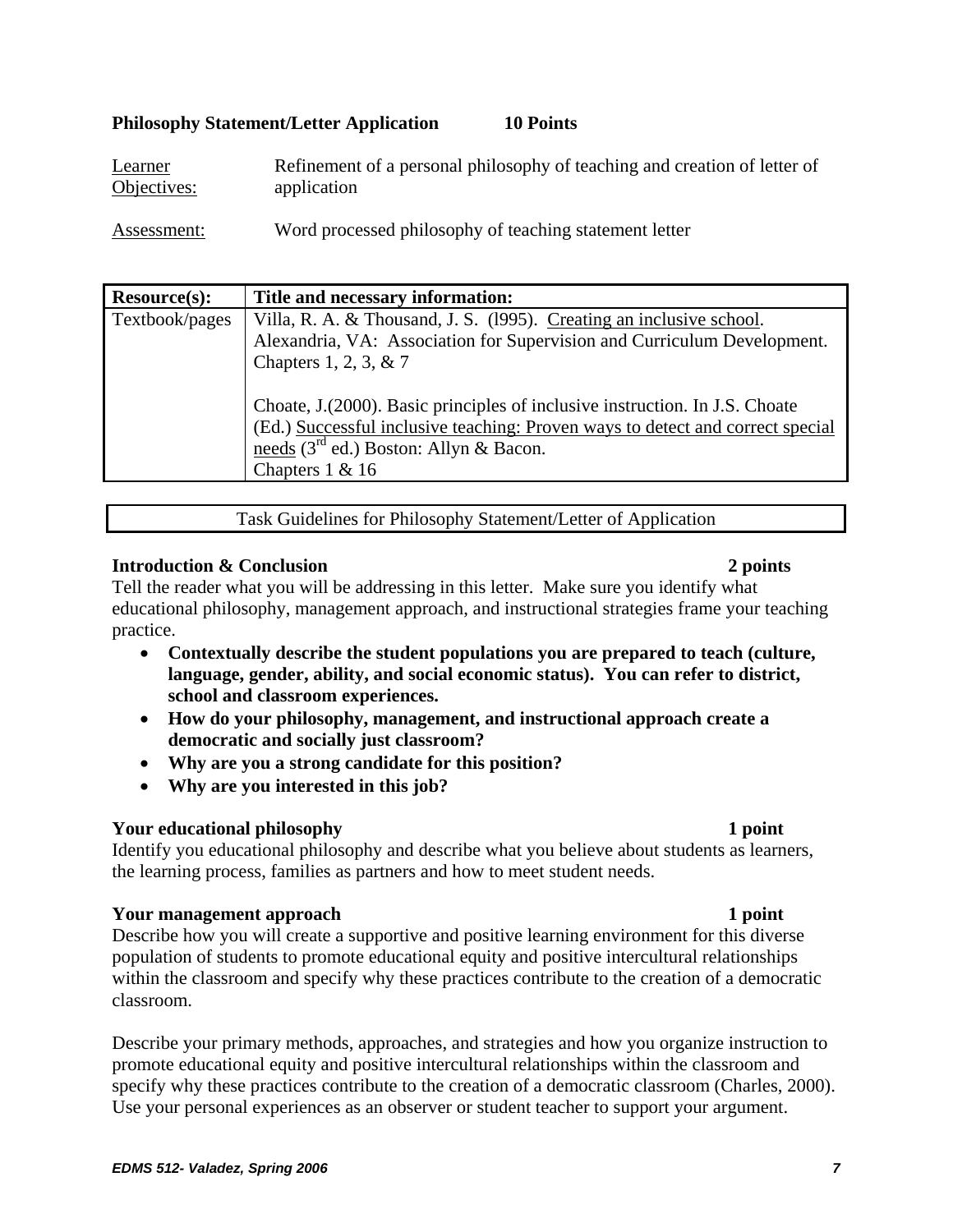# **Your instructional approach 1 point 1 point 1 point**

Describe the first and second language and special education challenges you anticipate the students in this class will face. In your response, reference theories of first and second language, inclusion strategies, and literacy development.

# **Your personal identity 3 points**

How do your own personal values and biases affect the teaching and learning of students? How does your identity and experiences influence your responses for numbers

- 1. your educational philosophy
- 2. your management approach
- 3. your instructional approach, including differentiation for students with special needs and English Language Learners

# **Citations from at least two sources** 1 point

Honor work of others within paragraph writing. One of the most valuable components I try to implement from Alfie Kohn's *Beyond Discipline* (1996) is his belief that individuals misbehave when their basic needs have not been met.

If you use a quote make sure you include the following: author, date, page of quote

# **Resume** 1 point

Include a professional resume addressing your education and teaching experiences.

**Total \_\_\_\_\_\_\_\_ / 10 points**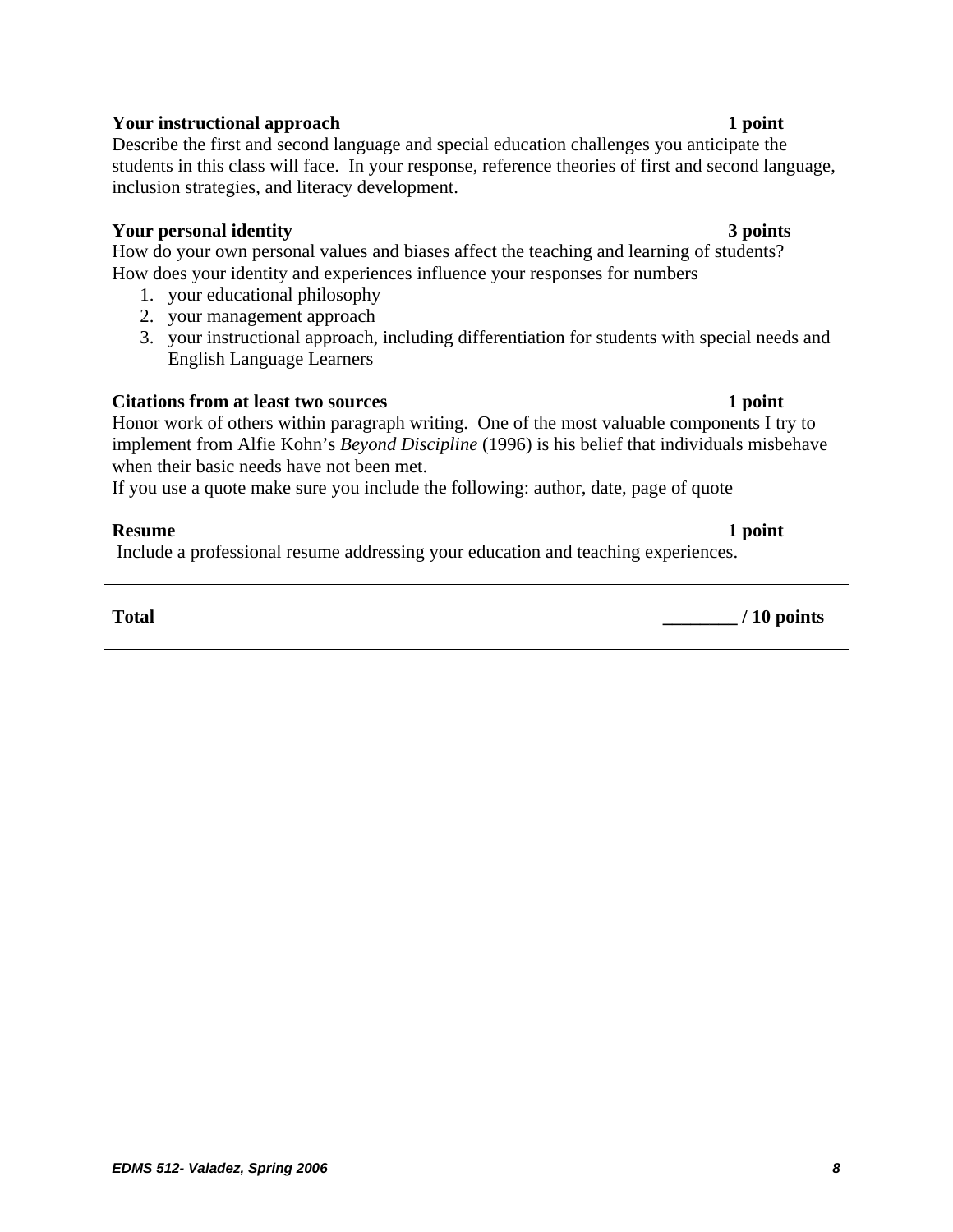| DISAUHILY IVIALITA     | TA TAMB                                                                                                                                                                                                                                                                                  |
|------------------------|------------------------------------------------------------------------------------------------------------------------------------------------------------------------------------------------------------------------------------------------------------------------------------------|
| Learner<br>Objectives: | Knowledge of U.S. special education disability categories, accompanying<br>learner characteristics, and needed supports for success in general<br>education                                                                                                                              |
| Assessment:            | Students apply their knowledge of nondiscriminatory assessment,<br>processes for making a child eligible for special education, and the<br>teacher's role in developing IEPs by creating a matrix of disabilities.<br>Written products and class discussions evidencing assessment above |

| <b>Resource(s):</b>  | Title and necessary information:                                                |
|----------------------|---------------------------------------------------------------------------------|
| Textbook             | Choate, J.S. (2000) Successful inclusive teaching: Proven ways to detect and    |
| Chapters $2 & 15$    | correct special needs ( $3^{rd}$ ed.) Boston: Allyn & Bacon. (ISBN 0-205-30521- |
|                      | 7)                                                                              |
|                      |                                                                                 |
| Supplemental         | "The Categories of Disability" – Instructor, CSUSM, College of Education        |
| Lecture              |                                                                                 |
| <b>Online Course</b> | <b>WebCT Disability Data Resources</b>                                          |
| Supplement           |                                                                                 |

# **Task Guidelines for the Disability matrix**

**Disability Matrix 10 Points** 

Students will work in small groups to apply their knowledge of the categories of disability recognized by the Individuals with Disabilities Education Act (IDEA) by:

> creating a table, graphic organizer, or other visual representation of the thirteen (13) special education disability categories presented in this course. Your table must take the form of a word-processed table or an Excel chart, or any other organizational scheme that clearly illustrates each of the following seven dimensions:

- 1. The name of the handicapping condition
- 2. A brief description of the learning and/or social behaviors associated with the disability
- 3. One assessment appropriate to use to determine the presence or degree of the disability
- 4. One typical adaptation/modification in **curriculum, materials, goals (content)**
- 5. One typical adaptation/modification in **classroom environment (process)**
- 6. One typical adaptation/modification in **teaching practices (process)**
- 7. One typical adaptation/modification in **assessments** required of the student **(product)**

**Suggestion**: Consider using the landscape paper layout (File>Paper Size>Orientation: click Landscape), and having only 3 or 4 categories listed per page. This will give you adequate space to include all of the dimensions listed above.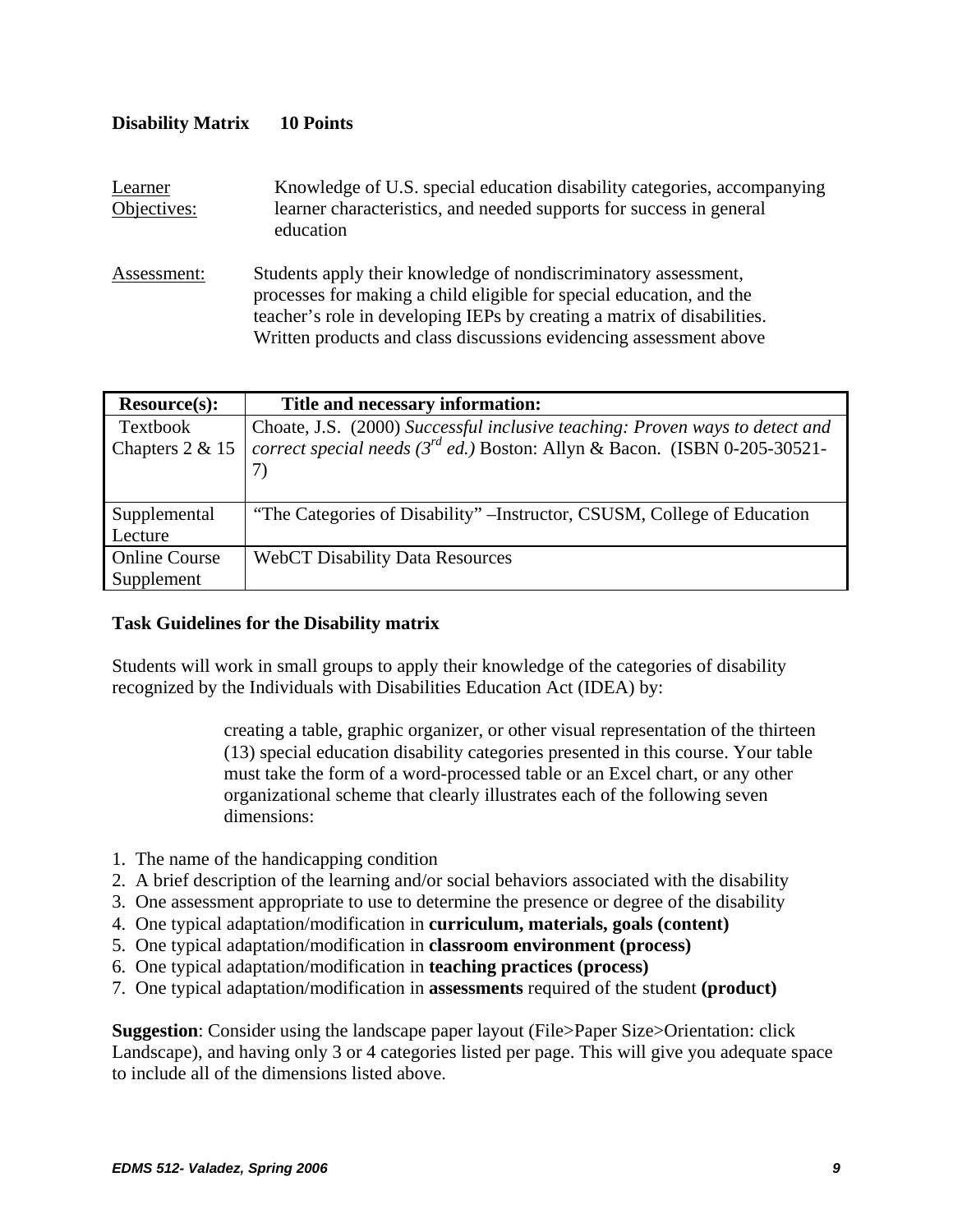# **Disability Characteristics Matrix Expectations**

| <b>Element</b>   | <b>Expectations</b>      |
|------------------|--------------------------|
| Description of   | Detailed description of  |
| disability       | characteristics,         |
| categories under | incidence, and           |
| <b>IDEA</b>      | educational              |
|                  | implications for each of |
|                  | the 13 categories        |
| Assessment       | Detailed description of  |
|                  | formal and informal      |
|                  | assessment procedures    |
|                  | used to determine        |
|                  | presence/degree of       |
|                  | disability.              |
| Curriculum       | Modification in content  |
| Modification     | (curriculum, materials   |
|                  | or goals) for each       |
|                  | disability named         |
|                  |                          |
| Classroom        | Modification in          |
| Environment      | classroom environment    |
| Modification     | for each disability      |
|                  | named                    |
| Process          | Modification in          |
| Modification     | teaching                 |
|                  | practice/process         |
|                  | assessment for each      |
|                  | disability named         |
| Assessment       | Modification in          |
| Modification     | learning product         |
|                  | assessment for each      |
|                  | disability named         |
|                  |                          |
| <b>Total</b>     |                          |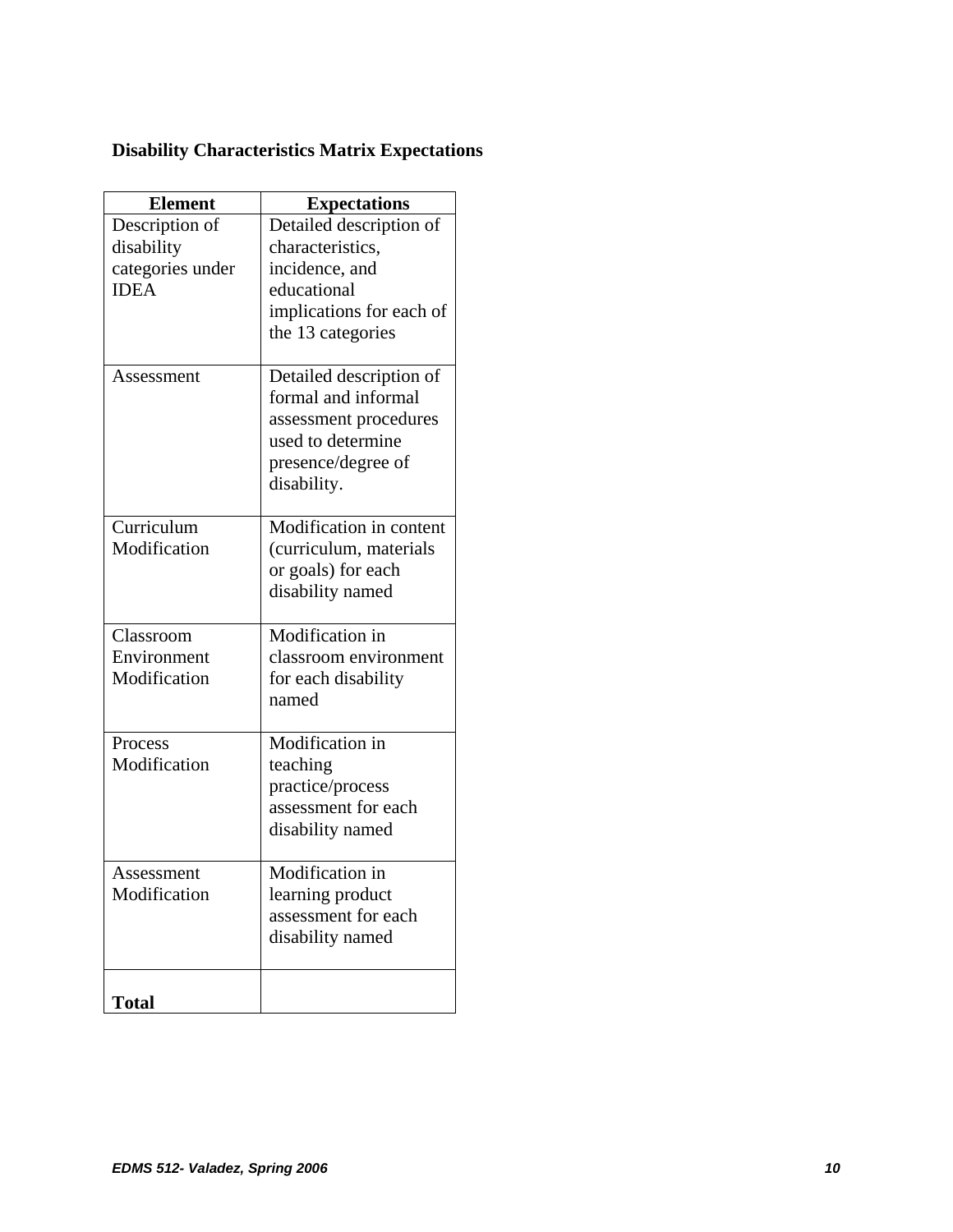| <b>The IEP Process</b>      | <b>15 Points</b>                                                                                                                                                                                              |  |
|-----------------------------|---------------------------------------------------------------------------------------------------------------------------------------------------------------------------------------------------------------|--|
| Learner<br><b>Outcomes:</b> | Knowledge of nondiscriminatory assessment, processes for making a child<br>eligible for special education, and the teacher's role in developing IEPs                                                          |  |
| <b>Assessment:</b>          | Students apply their knowledge of nondiscriminatory assessment,<br>processes for making a child eligible for special education, and the<br>teacher's role in developing IEP by                                |  |
|                             | 1) Creating their own "Best Practices in the IEP Process<br>Checklist" and use the checklist to assess the IEP process<br>employed in the student's school;                                                   |  |
|                             | 2) Creating a resource list of the special education and related<br>services personnel in the school and in the school district upon<br>whom they can call.                                                   |  |
|                             | 3) Evaluating the assessment process in their school relative to<br>assessment team member responsibilities, identifying school's<br>assessment processes and suggestions for improvement, if<br>appropriate. |  |
|                             | 4) Evaluating an IEP meeting in terms of team communication,<br>creative problem solving, and family centeredness.                                                                                            |  |

| <b>Resource(s):</b>   | Title and necessary information:                                                                                                                     |
|-----------------------|------------------------------------------------------------------------------------------------------------------------------------------------------|
| Textbook/pages        | Gable, R.A. and Hendrickson, J.M. (2000). Teaching all the students: A<br>mandate for educators. In J.S. Choate (Ed.) Successful inclusive teaching: |
|                       | <u>Proven ways to detect and correct special needs</u> $(3rd$ ed.), pp 1-17. Boston:                                                                 |
|                       | Allyn & Bacon. (ISBN 0-205-30521-7)                                                                                                                  |
|                       | Chapter 1                                                                                                                                            |
| Supplemental          | Lecturette by Jacqueline Thousand, Professor, CSUSM, College of                                                                                      |
| <b>Print Material</b> | Education                                                                                                                                            |
| Video/segment         | Video Segment # 2 "Working Together: The IEP The Inclusion Series                                                                                    |
|                       | (1998) Weland Prods/KCET and Allyn & Bacon. (ISBN 0-205-29111-2)                                                                                     |
| Internet $Site(s)$    | www.dssc.org/frc/frcl.htm                                                                                                                            |
|                       | This Federal Resource Center for Special Education site provides general                                                                             |
|                       | information about and news pertaining to special education as well as special                                                                        |
|                       | technical assistance information.                                                                                                                    |
|                       | www.ed.gov/offices/OSERS/IDEA                                                                                                                        |
|                       | This OSERS IDEA Home Page site provides a detailed explanation of                                                                                    |
|                       | IDEA.                                                                                                                                                |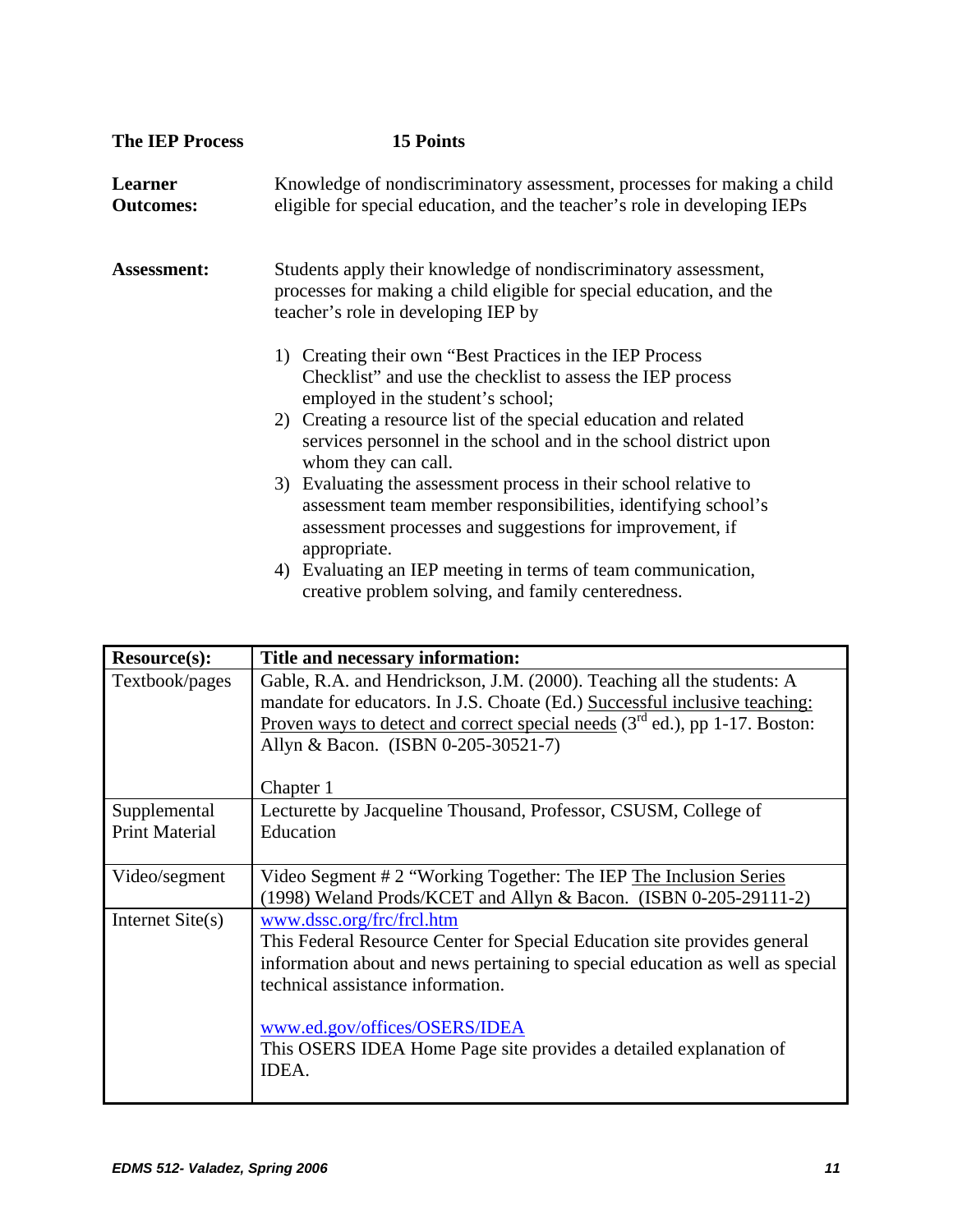| www.pitsco.com/pitsco/specialed.html<br>This Pitsco's Launch site to special education resources links you to many<br>useful special education and disability related sites.                                                     |
|----------------------------------------------------------------------------------------------------------------------------------------------------------------------------------------------------------------------------------|
| www.hood.edu/seri/serihome.htm<br>This Special Education Resources on the Internet site is a collection of<br>internet-accessible information resources of interest to those involved in<br>fields related to special education. |

# **Task Guidelines for the IEP Process**

Today's teachers will have students with identifiable disabilities in their classrooms. When the Student Study Team (SST) process is not satisfactory, a recommendation for the development of an Individual Education Program (IEP) may be the next step.

When developing an IEP, the following four questions should be addressed:

- 1. Who are all of the special education and related service personnel who can be called upon for support in the school and in the school district?
- 2. How does the school staff ensure that students receive nondiscriminatory evaluations and appropriate educational experiences?
- 3. Does the school's specific IEP meeting format address the following:
	- *Breadth of assessment*  More than one test must be used as the basis of evaluation Assess all areas related to the suspected disability
	- *Administration of assessment*  Select and administer nondiscriminatory racial and ethnic assessments Use trained personnel to administer assessments
	- *Timing of assessment*  Nondiscriminatory evaluation must occur before initial placement into or out of special education Reevaluation occurs every three years or more frequently, if conditions warrant or parents/guardians, or teacher request
	- *Parental/Guardian notification and consent*  Parents/guardians must be fully informed and consent to having their child assessed Consent for evaluation is not consent for placement into special education; separate consent is required for consent
	- Interpretation of assessment results must consider a variety of sources.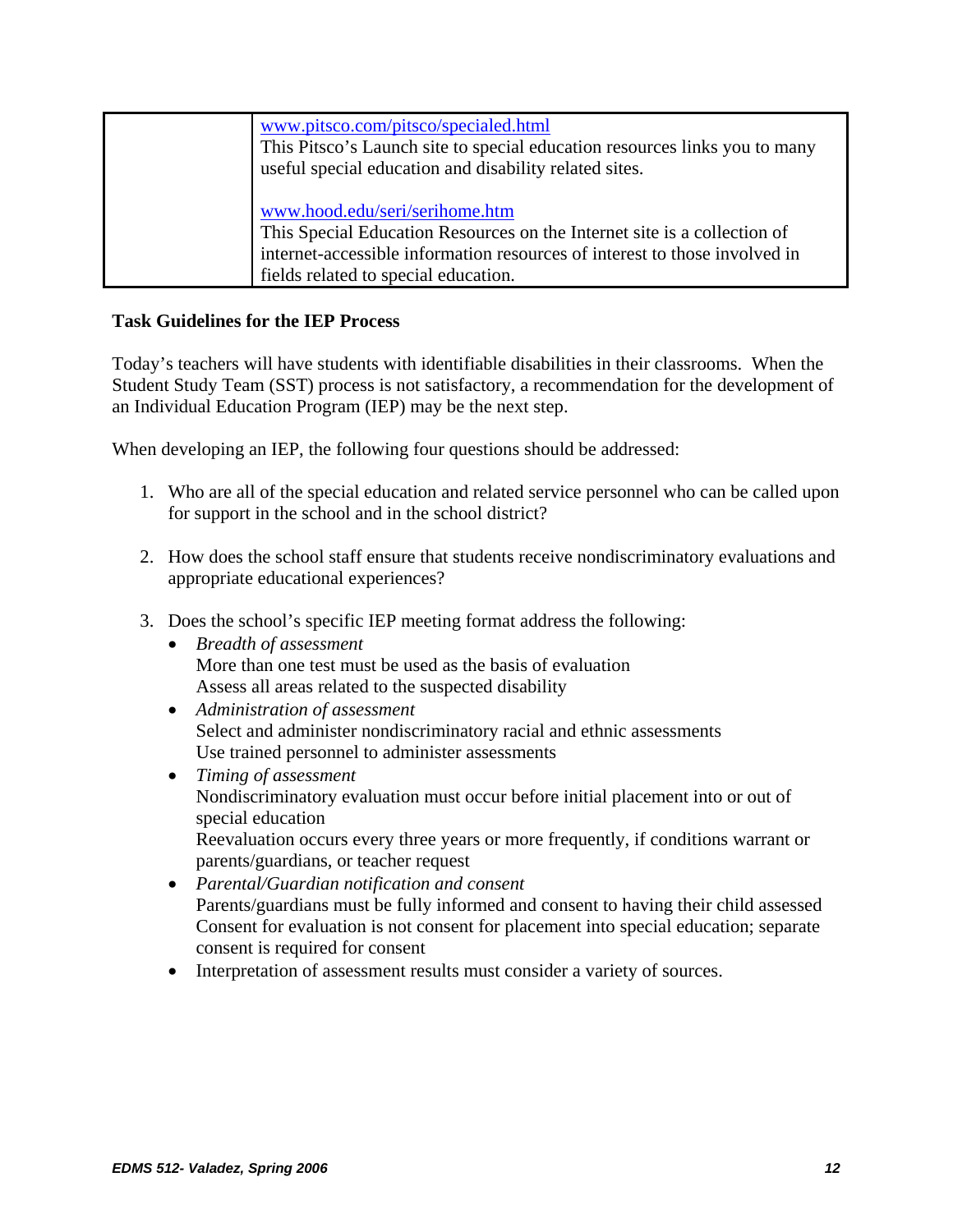- 4. What does the school's specific IEP look like? Does it include and/or address the following:
	- The student's present level of educational performance, including how the disability affects the educational experience;
	- Measurable annual goals and short-term objectives;
	- The special education accommodations, related services, and other ways support will be provided to ensure the student's success;
	- The extent to which the student will participate with students who do not have disabilities in the general education and extracurricular activities;
	- Individual modifications if the student participates in standardized assessments, and explanation s for when the student does not participate in such assessments
	- The projected start date, frequency, location, and duration of modifications;
	- Brief discussion of how the student's progress towards annual goals will be assessed.

# **Application Activities:**

# **In-Class Video Viewing and Analysis**

View the video Segment # 2 "Working Together: The IEP" from The Inclusion Series (1998) Weland Prods/KCET and Allyn & Bacon. As you view the video, jot down notes regarding what is presented as (and what you perceive as) "best practices" or "great tips" in IEP development and implementation.

After viewing the segment, take your notes from the lecturette and the video viewing and create your own "Best Practices in the IEP Process Checklist." It is beneficial to do this in collaborative teams in and/or out of class. You will use this checklist later in an actual IEP meeting.

# **School-Based Activities**

Can you provide complete and accurate responses to the following four questions? If so, you should have your special education credential! If not, interview your school's special education support personnel or get the information you need to answer the questions from reference materials, web sites, and so forth.

**Question #1**: Who are all of the special education and related services personnel who I can call upon for support in this school and in the school district?

**Action**: Make a list of the roles, names, responsibilities, and ways in which to contact these resources. Keep this list in your top desk drawer or in you day planner.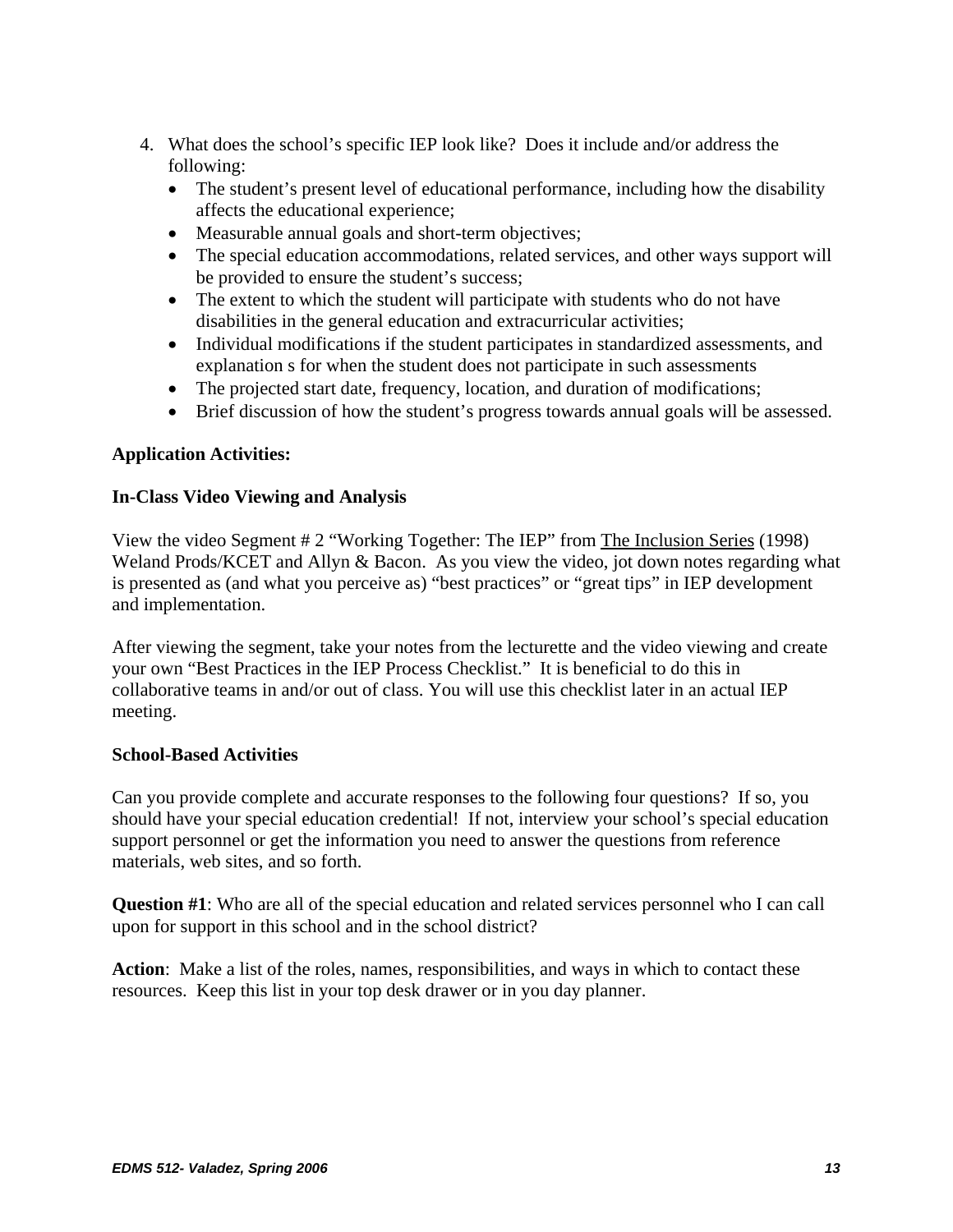**Question #2:** How does our school staff ensure that the responsibilities of the assessment team outlined in the lecturette occur?

**Action**: **1)** Create a "Best Practice Checklist" based on the IEP video watched in class. **2)** Interview one of your special education support personnel. Ask how the assessment process in your school ensures that each of the responsibilities of a student's evaluation team is fulfilled. Ask Interviewee to review your checklist and provide feedback. Take notes and write a one to two-paged summary of what you learned about your school's assessment process, include suggestions for improvement, if appropriate.

**Question #3**: What does my School's IEP look like and does it include all of the components identified as required in the lecturette?

**Action:** Have your special education support persons give you the latest IEP form, if you have no students eligible for special education in your classroom (could that possibly happen?). If you have one or more students with an IEP in your classroom (a sure bet), get one of the IEPs, preferably one of the more complex IEPs. In either case, once you have an IEP in hand, locate all of the component parts required of an IEP.

**Question #4**: What does an IEP meeting feel like? How well are "best practices" for IEP team meetings being practiced in my school?

**Action:** Attend an IEP meeting of a student who is not in your classroom. Your role is that of non-participant observer. While observing use your own "Best Practices in the IEP Process Checklist," to assess the presence or absence of best practices being practiced during the meeting. Write a one to two-paged reflection that focuses upon ways in which to optimize IEP team communication, creative problem solving, and family centeredness. If you cannot find an IEP meeting of a colleague to attend, complete the checklist while watching the IEP video located in the library and write a one to two page reflection on what you saw.

# **Extension Activities**

Expand your knowledge of special education and your role in the special education referral and implementation process by visiting the following comprehensive web sites.

# www.dssc.org/frc/frcl.htm

This Federal Resource Center for Special Education site provides general information about and news pertaining to special education as well as special technical assistance information.

#### www.ed.gov/offices/OSERS/IDEA

This OSERS IDEA Home Page site provides a detailed explanation of IDEA.

#### www.pitsco.com/pitsco/specialed.html

This Pitsco's Launch site to special education resources links you to many useful special education and disability related sites.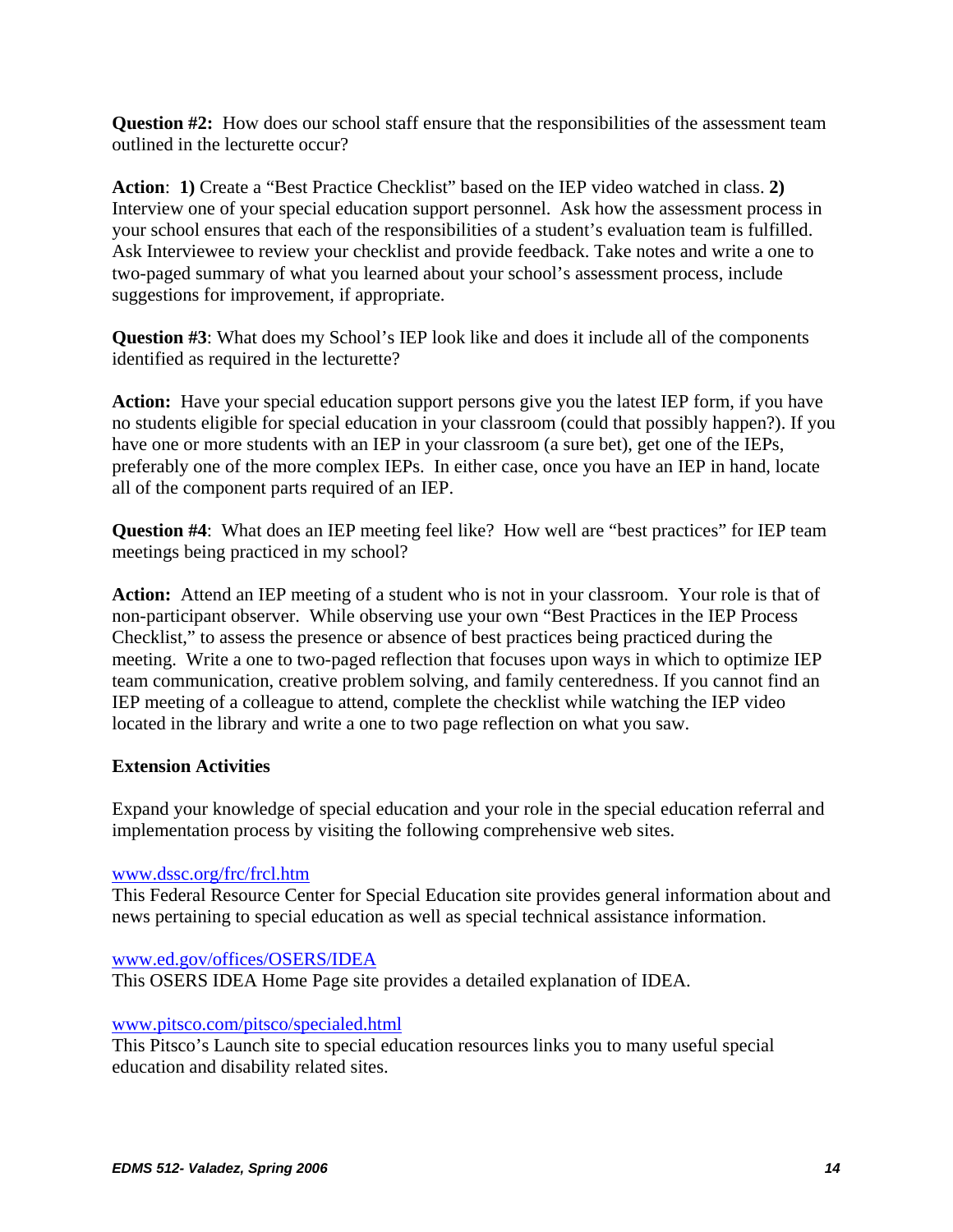#### www.hood.edu/seri/serihome.htm

This Special Education Resources on the Internet site is a collection of internet-accessible information resources of interest to those involved in fields related to special education

# **IEP "CHEAT" SHEET**

- 1. Create you own "Best Practices in the IEP Checklist"
	- Ex: \_\_\_\_\_\_\_ focused on student strength \_\_\_\_\_ sample of student weakness presented \_\_\_\_\_ student involved
- 2. Resource name, role, phone number list (s) - responsibilities (1-2 sentences)
- 3. Interview
	- interview
		- 1-2 page reflection/summary
			- what did you learned?
				- overview of what the interviewee said
			- suggestions for improvement
			- feedback on "Best Practices" Checklist
- 4. IEP Forms Blank or completed
- 5. Evaluation of an IEP (or video)
	- use checklist and reflect
	- 1 -2 page paper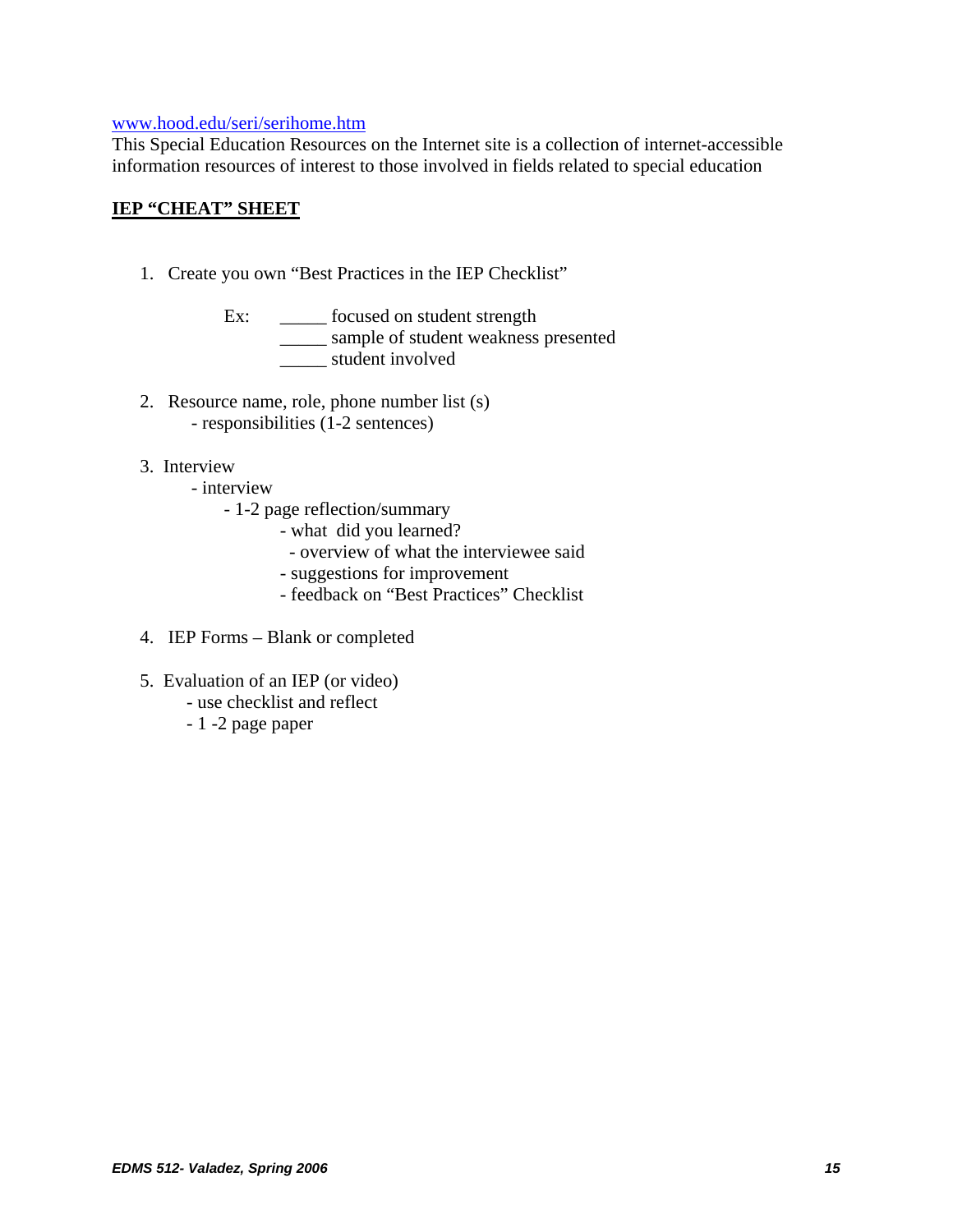| classroom.                                                                                                                                                                                                                                                                                                                                                                                                                                                                                                                                                                                                                                                                                    |
|-----------------------------------------------------------------------------------------------------------------------------------------------------------------------------------------------------------------------------------------------------------------------------------------------------------------------------------------------------------------------------------------------------------------------------------------------------------------------------------------------------------------------------------------------------------------------------------------------------------------------------------------------------------------------------------------------|
| The student will write a three month plan for an elementary classroom that<br>incorporates the following elements:<br>- language arts lessons<br>science lessons<br>art lessons<br>social science lessons<br>a field trip<br>assemblies and special programs (DARE, etc.)<br>assessments<br>multiple intelligence strategies<br>differentiation strategies<br>technology for student use<br>technology for teacher use in instruction<br>technology for assessment (electronic grade books, rubrics, etc.)<br>The calendar will integrate a schedule of events from "real" schools. The<br>student will also write our plans for differentiated instruction and special<br>needs instruction. |
|                                                                                                                                                                                                                                                                                                                                                                                                                                                                                                                                                                                                                                                                                               |

# **One Month Planning Calendar Grid Assignment 20 points**

Preparation: Before beginning assignment teacher candidates read the following resources and demonstrate the ability to complete the prerequisite skills.

| Title and necessary information:                                                                                                                                                                                                                                                                                                                                                 |
|----------------------------------------------------------------------------------------------------------------------------------------------------------------------------------------------------------------------------------------------------------------------------------------------------------------------------------------------------------------------------------|
| Choate, J. S. (2000) Sucessful inclusive teaching (3 <sup>rd</sup> ed.). Needham, MA:                                                                                                                                                                                                                                                                                            |
|                                                                                                                                                                                                                                                                                                                                                                                  |
| Villa, Richard, & Thousand, Jacquelyn. (1995). Creating and inclusive<br>school. Alexandria, VA: ASCD. Chapters 6 & 7                                                                                                                                                                                                                                                            |
| Tomlinson, Carol Ann. (1999). The Differentiated Classroom: Responding<br>to the needs of all learners. Alexandria, VA: Association for Supervision<br>and Curriculum Development. ISBN # 0-87120-342-1 (Available free<br>through CSUSM ebooks library.)<br>ELD Standards - http://www.cde.ca.gov/re/pn/fd/documents/englangdev-<br><b>COE Lesson Format form CSUSM website</b> |
|                                                                                                                                                                                                                                                                                                                                                                                  |

.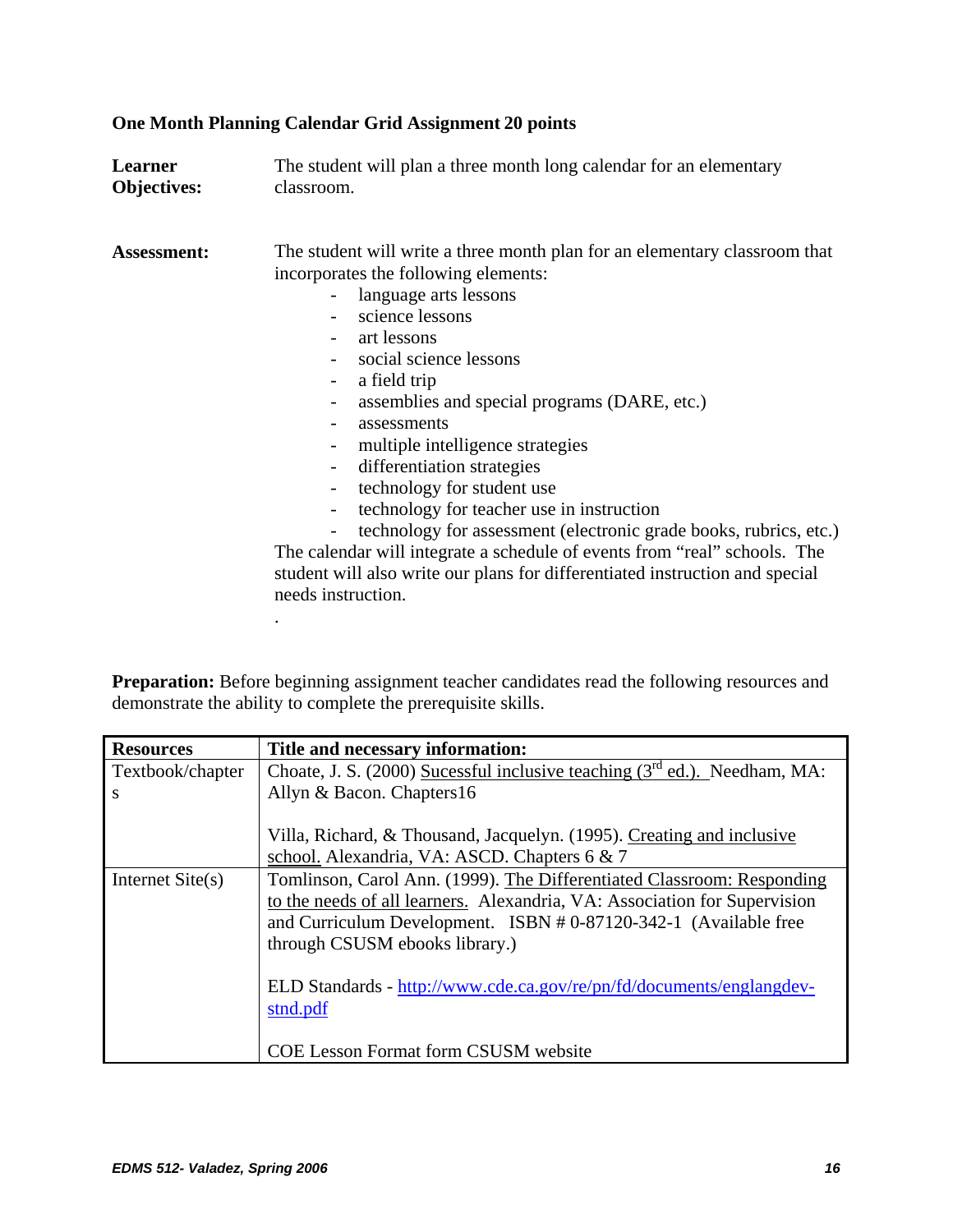# **Prerequisite skills:**

- Teacher candidates can create appropriate technology applications for use in instruction and assessment,
- Teacher candidates are able to develop a schedule and course activities,
- Teacher candidates are able to create curriculum and instruction based on content, process, and product as define by Carol Ann Tomlinson (1999).
- Teacher candidates are able to use information about students' readiness range (skills, reading, thinking & information), learning profiles, interests, talents, and culture to differentiate curriculum and instruction (Tomlinson, 1999).
- Teacher candidates are able to identify strategies to meet the needs o
	- o Students learning English (including differentiation for Beginning, Intermediate, and Advanced levels)
	- o Student that are accelerated learners as referred to by Piergangelo & Giuliani (2001)

# **Task Guidelines for One Month Planning Calendar**

**Step One**: You will create a own one month plan for this assignment. On the assigned day, bring the following artifacts to complete your assignment: a school calendar from your observation placement, a calendar grid or published planning book, and your social science and science unit plans.

**Step Two**: On the assigned day you be will completing your three month plan with the assistance of the instructor a group of one to four members. Referring to your school calendar, you will first need to block out times in your plan book for holidays, assemblies, special programs, in-service days, etc. You will then plan your curriculum into manageable blocks of time in your calendar grid or lesson plan book. The amount of time you select to cover the various content areas is dependant upon your district and/or school standards. For example, if your district mandates two hours of language arts instruction per day you must plan accordingly. You will need to provide evidence of these criteria in your finished calendar grid.

 Your plan will necessarily be an integrated plan that uses Universal Design and Backward Design principles. That is to say, it will be necessary to teach science and social science throughout the day as part of your literacy instruction. Also, be sure to include assignments in all of the content areas, i.e. science, art, social studies.

 You will write out all of the California state standards you will cover during the month. Place these standards in a easily visible way so that anyone will see them. Standards should be organized using "themes" or "big ideas" Your plan must also include multiple intelligence strategies for special needs and second language students as part of differentiated instruction.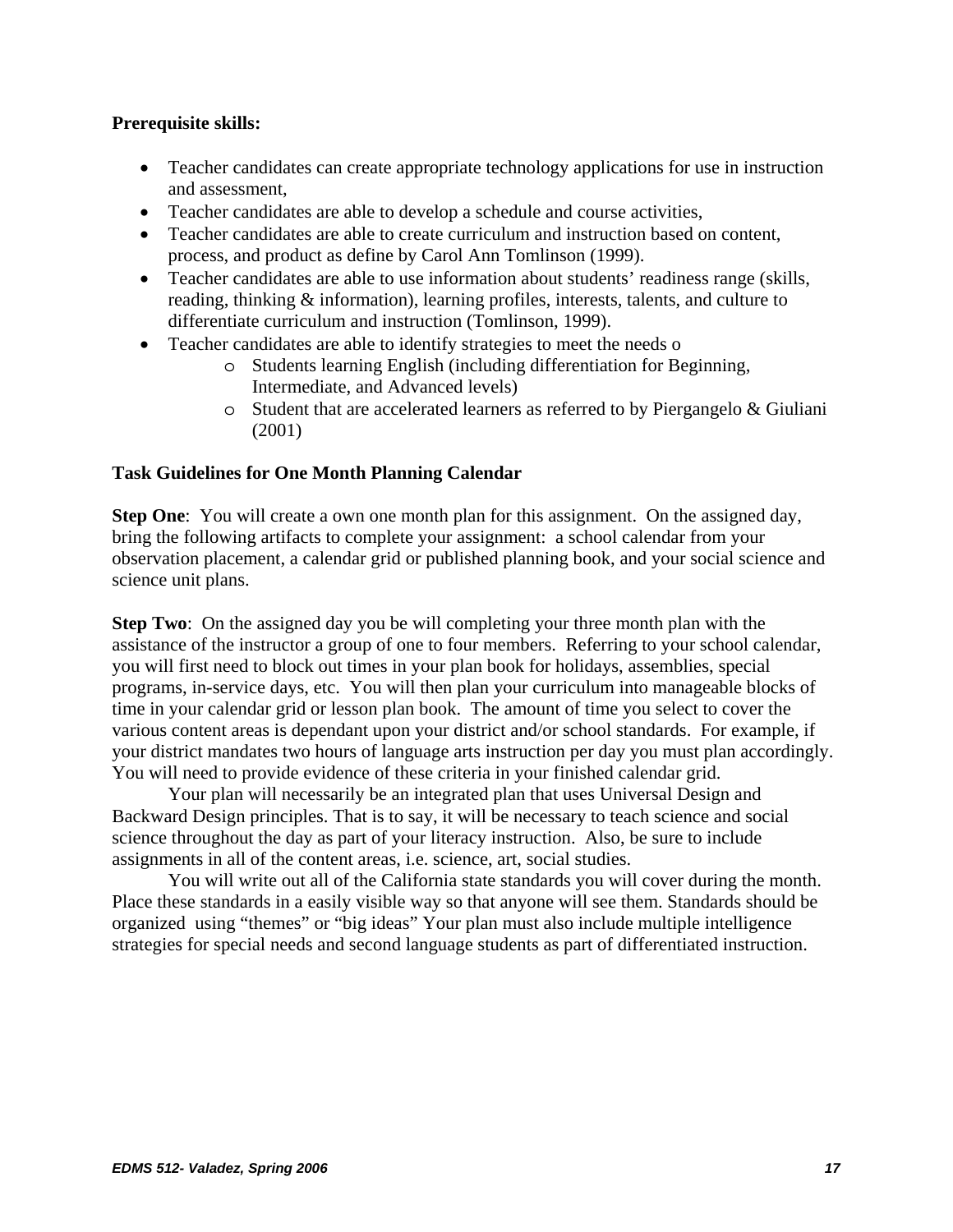# **Checklist for One Month Plan**

The following checklist will help you create your one month plan. Does your plan include:

- 1. A copy of the district/school calendar (photocopies are fine)
- 2. Clearly written California state standards
- 3. A description of your classroom context- student population, grade level, local community, etc.
- 4. Strategies for special needs students (at least three)
- 5. Strategies for second language learners (at least three)
- 6. Strategies for multiple intelligences
- 7. A planning grid
- 8. Technology components- assessment, instruction, student use

Note: All components are to be typed. How you organize your planning grid is a matter of style. If you have questions about formats discuss them with your instructor.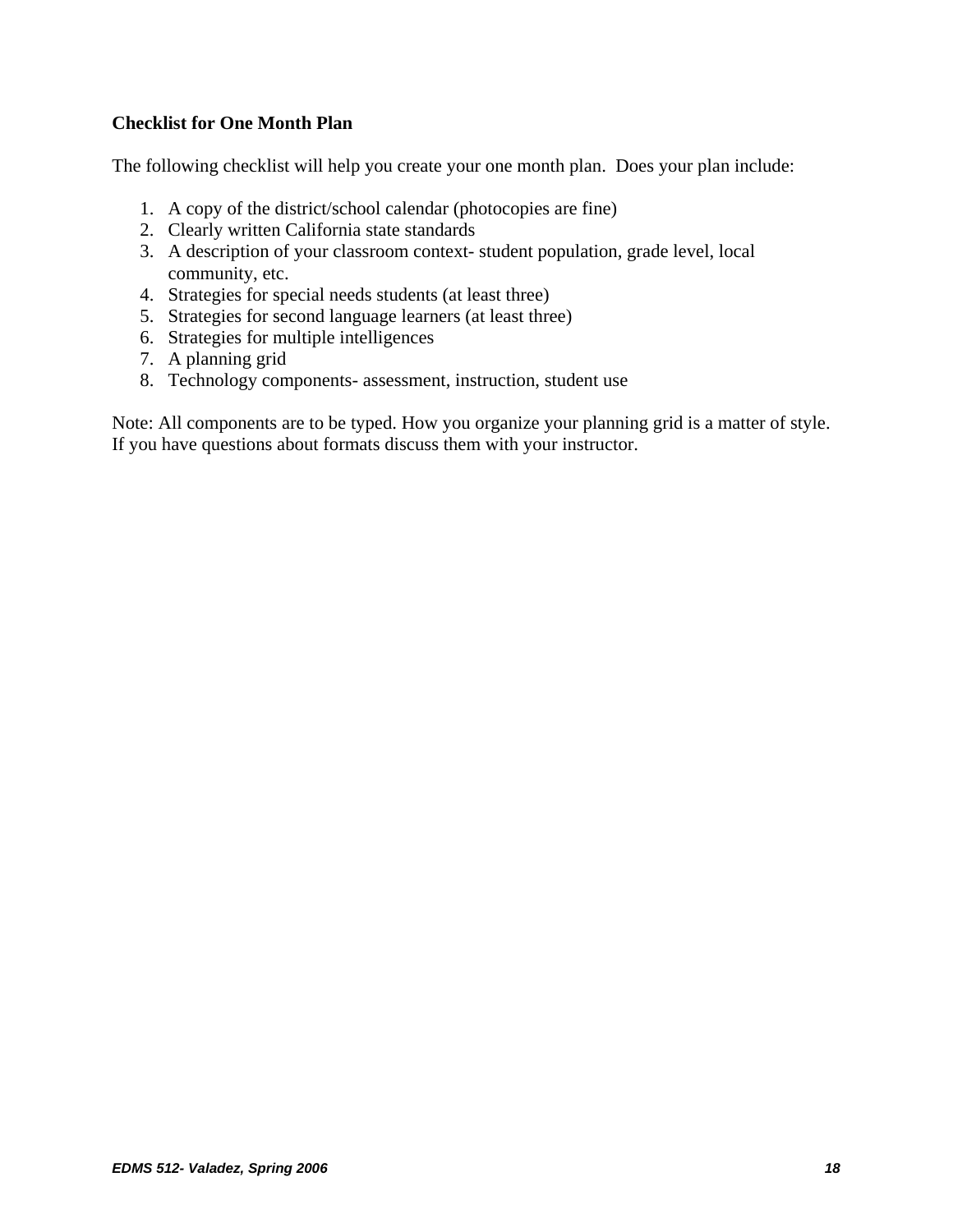| Learner<br><b>Objectives:</b> | Knowledge and skill in creating an electronic portfolio.                                                                                                        |
|-------------------------------|-----------------------------------------------------------------------------------------------------------------------------------------------------------------|
| <b>Assessment:</b>            | Teacher candidates apply what they have learned from the required<br>assignments to the TPE's designated in a cogent, first person reflection in<br>TaskStream. |
|                               | Teacher candidates will include all necessary components in their final<br>submission of the electronic portfolio.                                              |

**Electronic Portfolio - TaskStream 10 points** 

| Resource(s):       | Title and necessary information:                                                                                                                                                                                                                                                                                                                                                      |
|--------------------|---------------------------------------------------------------------------------------------------------------------------------------------------------------------------------------------------------------------------------------------------------------------------------------------------------------------------------------------------------------------------------------|
| Internet $Site(s)$ | http://lynx.csusm.edu/coe/eportfolio/index.asp<br>This will take you to the CSUSM COE website where you can get help with<br>how to create your electronic portfolio and information on the required<br>elements.<br>http://www.taskstream.com<br>This is the TaskStream home page where you will register for Taskstream<br>and return to when working on your electronic portfolio. |

# **Task Guidelines for Taskstream**

The purpose of the portfolio is to assess how well you meet the TPEs. Although all the artifacts you place (more than 1 per TPE) in your portfolio have been assessed/graded by your professors, it is not clear if you have a thorough understanding of the TPEs and can make the connection between the assignments completed in class with the teaching you have experienced and the TPEs. Your task to write a cogent reflective essay for each TPE on how the artifacts you have chosen provide evidence that shows you have demonstrated meeting each TPE. Each narrative must include a: a) description b) analysis and c) reflection.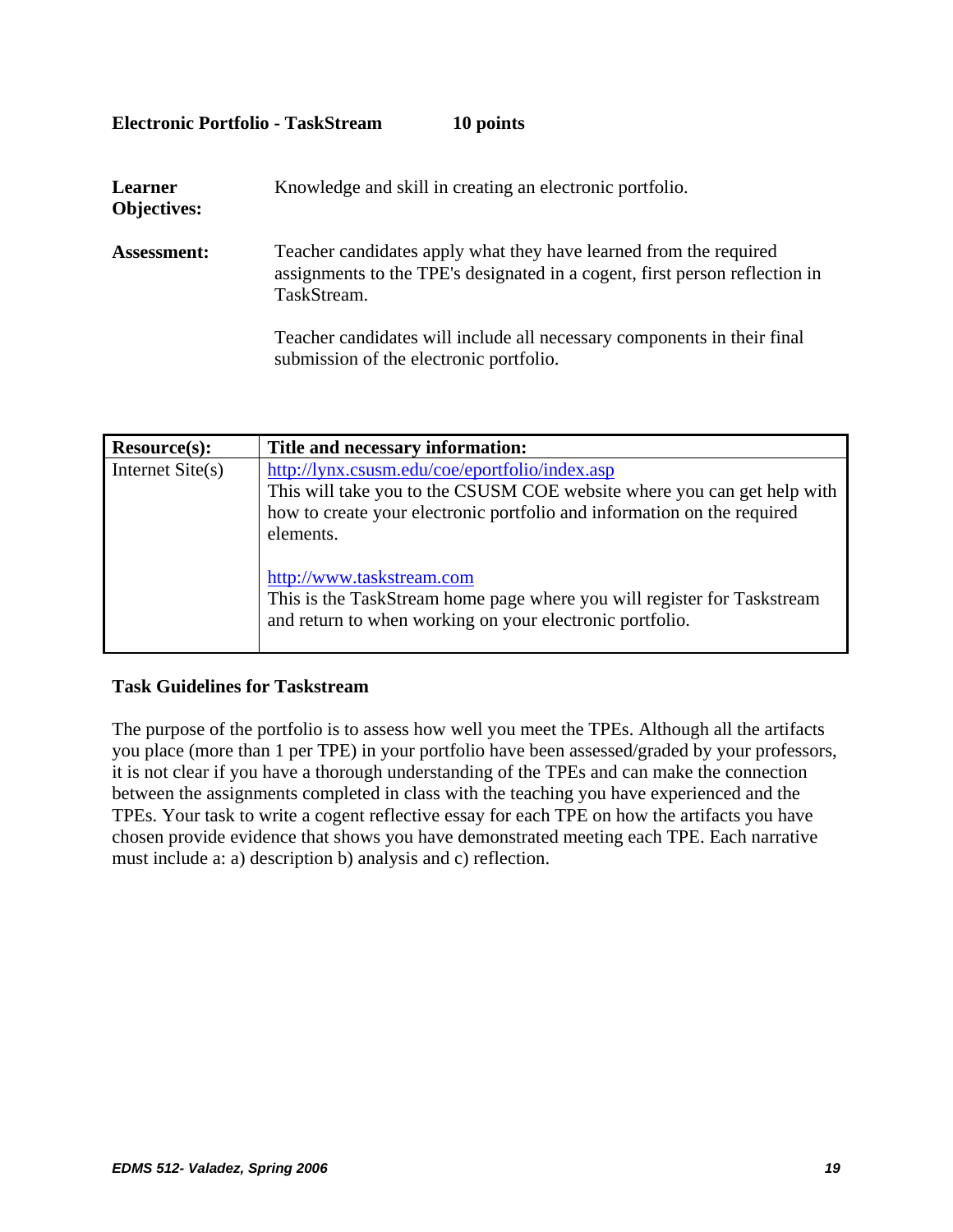# **ESL Family Science Night 20 points**

| Learner<br><b>Objectives:</b> | The students will create and conduct a family science night in order to<br>demonstrate effective teaching strategies for both science education and<br>ESL methodology.                                      |
|-------------------------------|--------------------------------------------------------------------------------------------------------------------------------------------------------------------------------------------------------------|
| <b>Assessment:</b>            | The student (s) will create and conduct a family science night. The<br>student(s) will debrief with each other in class and write a report as to the<br>effectiveness of the teaching demonstration overall. |

**Step One:** Logistics- The first phase of this project will involve the organization of the Family Science Night. In teams and as a class we must complete the following tasks:

First: We will create a flyer, one in English and one in Spanish, advertising the Family Science Night. The flyer must include the following elements:

- A- Title of the event
- B- Date and Time of the event
- C- Explanatory statement as to the goals of the evening
- D- Location of the event
- E- Brief description of program- schedule
- F- RSVP slip

Note: The RSVP slip must include the following:

- A- Child's name
- B- Parent's name
- C- Teacher's name
- D- Number of adults attending
- E- Number of school aged children attending
- F- Number of preschool aged children attending

Second: We will develop a program for the event. The time frame will be working with is an hour. Our program should include an introduction, break-up groups (experiments), and closure with the group. Possible items to consider: who speaks at the introduction, who will monitor the groups, whether or not we will conduct a raffle, etc.

Third: We will create a sign in sheet for parents (English and Spanish) and a sign in sheet for ourselves to record who participated.

Fourth**:** We will be responsible for all set up and clean up for the event. Students in this course must arrive a half hour early to the event and be willing to stay after the event to clean up.

Fifth: We will create tag-cards to manage the experiments during the events. Participating parents will be invited to participate in two experiments only during the events. At the beginning of the event participating parents will be given two tags. The tag is admission to any